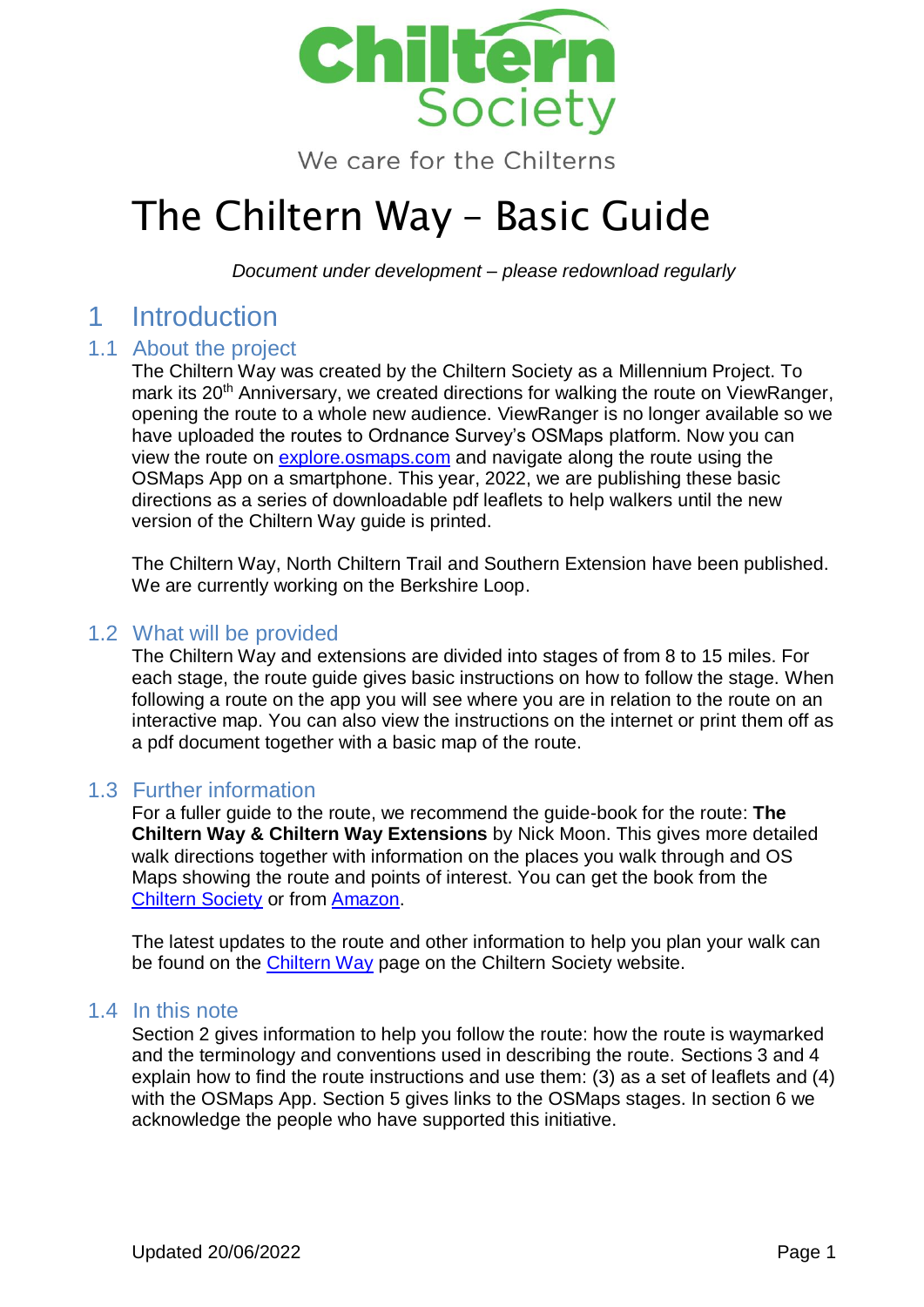### 1.5 How you can help us

We want people to enjoy walking the Chiltern Way, so if you come across any issues with paths on the walk or have suggestions on how we could improve the route instructions, please let us know. To contact us:

- **Email to:** [office@chilternsociety.org.uk](mailto:office@chilternsociety.org.uk)
- If you are using the OSMaps App, a rating is helpful.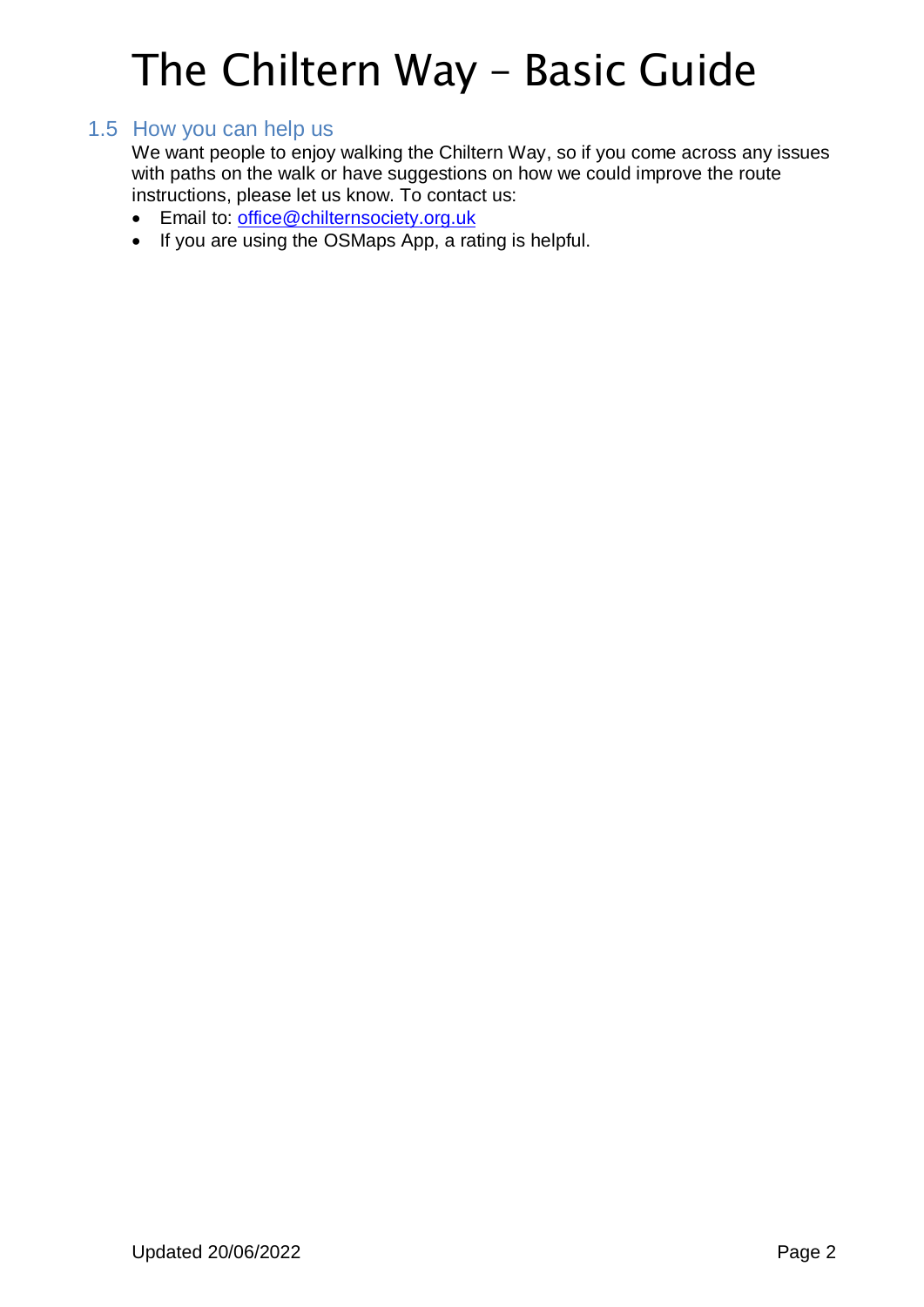## 2 Following the Chiltern Way

### 2.1 Waymarking

The Chiltern Way and Extensions are well waymarked for both clockwise and anticlockwise walking. You should find:

- Fingerposts where the route leaves a road.
- Disks at path junctions and sometimes at intermediate points.
- In woodland, look out for white painted arrows on trees with the letters "CW" at key points.

Chiltern Society volunteers check waymarking regularly, but you need to be alert as our signage can be disrupted or hidden by natural and un-natural events (posts fall down due to rot or collisions, markers are hidden by overgrowth etc).

There are only a few miles of the trail where waymarking is not possible, principally on common or access land where the route is not following a Right of Way. Here you need to pay close attention to the directions and map (on-screen or physical).

## 2.2 Terminology and Conventions

The Route Directions have been created as a group effort (see Acknowledgements) and so the style may vary from section to section. As a minimum you will find instructions on where to go at key junctions and places where you need to pay extra attention to navigation.

The notes will often refer to distances to walk in metres (eg. Walk along the road for 100m). A typical walker will take 1½ minutes to walk 100m (fast walker 1 minute, slow walker 2 minutes).

Most of the route follows Public Rights of Way (ROW), so where the notes mention footpath, bridleway or byway, you should see the associated waymarking provided by the Local Authority, supplemented with Chiltern Way signs.

|                                        | OS<br>Landranger<br>1:50000           | <b>OS</b><br>Explorer<br>1:25000 | Waymark | Access for*                                                | <b>Notes</b>                                   |
|----------------------------------------|---------------------------------------|----------------------------------|---------|------------------------------------------------------------|------------------------------------------------|
| Public<br>footpath                     |                                       |                                  |         | Walkers only                                               |                                                |
| Public<br>bridleway                    |                                       |                                  |         | Walkers, horseriders<br>and cyclists                       | Cyclists should<br>give way                    |
| Restricted<br>byway                    |                                       |                                  |         | Walkers, horseriders,<br>cyclists and carriage-<br>drivers | "Road Used as<br>Public Path" on<br>older maps |
| Byway Open<br>to All Traffic<br>(BOAT) | a sije se operanje se operanje se op- |                                  |         | All traffic (may only<br>suit off-road<br>vehicles)        |                                                |

\*Access for disability vehicles in all cases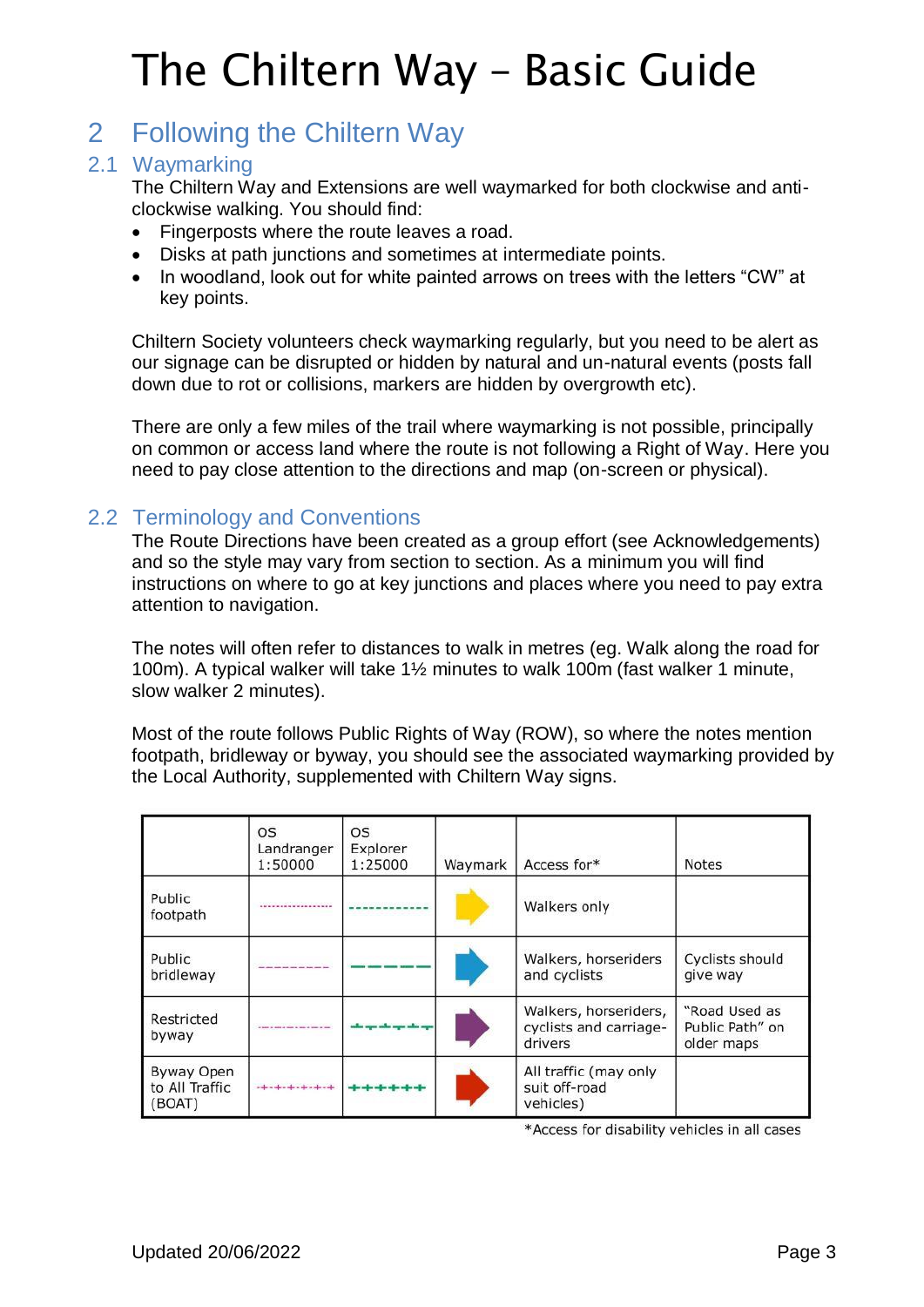## 3 Using pdf Leaflets

We are preparing leaflets covering the stages of the original Chiltern Way. Each leaflet provides a set of walk instructions for the stage together with a linked map (Openstreetmap). You will probably find it helpful to use these in conjunction with an Ordnance Survey map.

The table below shows the stages. The adjacent link will download a pdf for the stage from the Chiltern Society website.

| abilorioa do a collocach er cloven claquol |                   |
|--------------------------------------------|-------------------|
| Chiltern Way 1 - Hemel H'std to Chalfont   |                   |
| <b>St Giles</b>                            | ChilternWay01.pdf |
| Chiltern Way 2 - Chalfont St Giles to      |                   |
| <b>Marlow Bottom</b>                       | ChilternWay02.pdf |
| Chiltern Way 3 - Marlow Bottom to          |                   |
| Stonor                                     | ChilternWay03.pdf |
| Chiltern Way 4 - Stonor to Ewelme          | ChilternWay04.pdf |
| Chiltern Way 5 - Ewelme to                 |                   |
| Stokenchurch                               | ChilternWay05.pdf |
| Chiltern Way 6 - Stokenchurch to           |                   |
| <b>Wendover Dean</b>                       | ChilternWay06.pdf |
| Chiltern Way 7 - Wendover Dean to          |                   |
| Aldbury                                    | ChilternWay07.pdf |
| Chiltern Way 8 - Aldbury to Chalk Hill     | ChilternWay08.pdf |
| Chiltern Way 9 - Chalk Hill to Streatley   | ChilternWay09.pdf |
| Chiltern Way 10 - Streatley to Peter's     |                   |
| Green                                      | ChilternWay10.pdf |
| Chiltern Way 11 - Peters Gn to Hemel       |                   |
| Hempstead via Redbourn                     | ChilternWay11.pdf |

Published as a collection of eleven stages: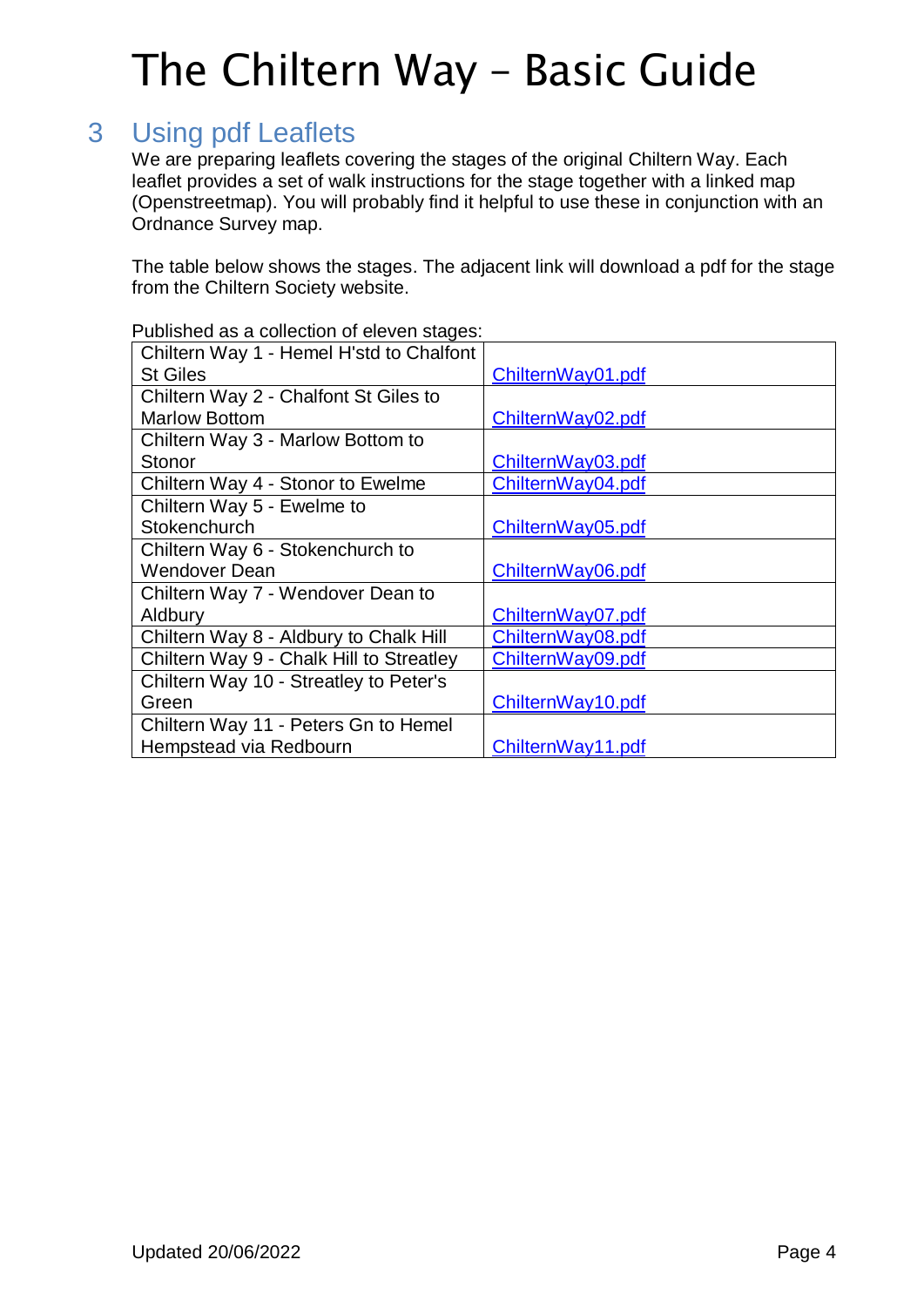## 4 Using with the OSMaps App

In this section we only provide notes specific to using the App with the Chiltern Way Routes. We have assumed that you know the basics of using the App.

### 4.1 Find a Stage on the Website

Routes are stored on the [osmaps.com](https://explore.osmaps.com/en) website.

- Use "Find route" with "Walk/Hike and "Trusted Routes" selected. Go to the area you want to start from by dragging the map or using the "Search locations" box. Scroll down the list of routes in the tab on the left, looking for routes beginning "Chiltern Way…". Select the stage you want from the list displayed below the map. You can look at the description, waypoints and map.
- Alternatively, use the appropriate link in the "Current Status" section below (a list of the stages in each of the trails).
- If you want to use the route on the App, make sure you are logged-on on the website. Click on the heart icon next to the route name. The route will appear on the App after a few minutes in "Routes" under "Favourite routes".

### 4.2 Find a Stage on the App

Use the "Find routes" option with "Walk/Hike and "Trusted Routes" selected. Click "FIND ROUTES".

The map will show icons at the start point of routes in the area. Click on a point to see the details. When you have found the route you want to follow, you can start navigation right away or "Favourite" the route to use later.

#### 4.3 Start Navigation

You will find routes that you have favourited as above under the "Routes"/"Favourite routes" tab. Select the route you want to walk:

- The App will show the route on a map. You can zoom and pan to see the detail of the route.
- You will find details about the route, including the start point, in the route description. Drag up the section at the bottom of the screen to view.
- When you are ready to start (ideally at the start point for the stage), select "Start Route".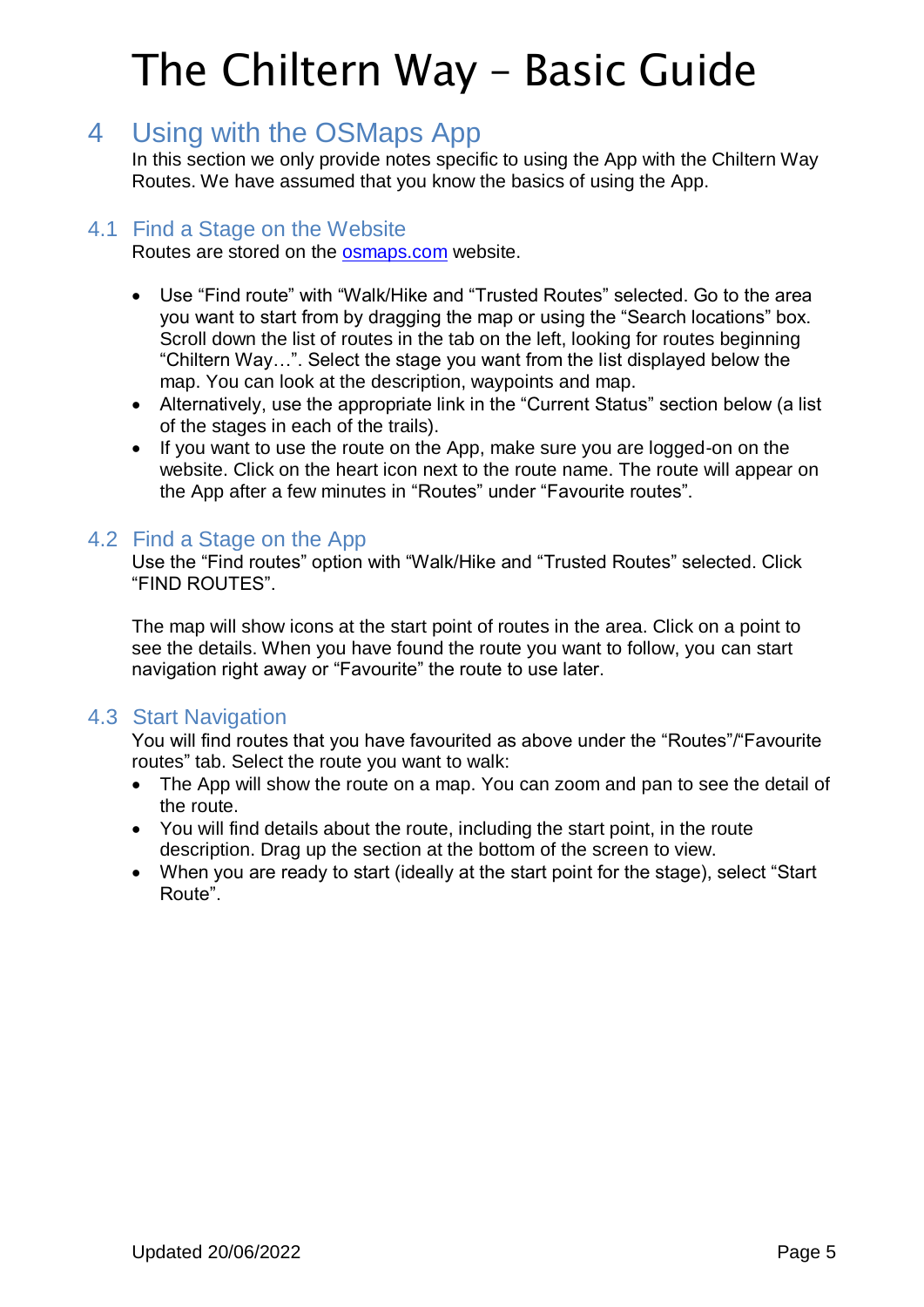## 5 OSMaps - Links

The tables below give lists of the published stages together with the link to that stage on osmaps.com. If clicking the link doesn't work, copy and paste address into browser.

### 5.1 Chiltern Way

Published as a collection of eleven stages:

| Chiltern Way 1 - Hemel H'std to Chalfont St  |                                              |
|----------------------------------------------|----------------------------------------------|
| Giles                                        | https://explore.osmaps.com/en/route/11011408 |
| Chiltern Way 2 - Chalfont St Giles to Marlow |                                              |
| <b>Bottom</b>                                | https://explore.osmaps.com/en/route/11178574 |
| Chiltern Way 3 - Marlow Bottom to Stonor     | https://explore.osmaps.com/en/route/11178575 |
| Chiltern Way 4 - Stonor to Ewelme            | https://explore.osmaps.com/en/route/11178563 |
| Chiltern Way 5 - Ewelme to Stokenchurch      | https://explore.osmaps.com/en/route/11178565 |
| Chiltern Way 6 - Stokenchurch to Wendover    |                                              |
| Dean                                         | https://explore.osmaps.com/en/route/11178577 |
| Chiltern Way 7 - Wendover Dean to Aldbury    | https://explore.osmaps.com/en/route/11178568 |
| Chiltern Way 8 - Aldbury to Chalk Hill       | https://explore.osmaps.com/en/route/11179080 |
| Chiltern Way 9 - Chalk Hill to Streatley     | https://explore.osmaps.com/en/route/11178567 |
| Chiltern Way 10 - Streatley to Peter's Green | https://explore.osmaps.com/en/route/11178573 |
| Chiltern Way 11 - Peters Gn to Hemel         |                                              |
| Hempstead via Redbourn                       | https://explore.osmaps.com/en/route/12699507 |

## 5.2 North Chiltern Trail

A collection of four stages, forming a 43 mile circular route around the North Chilterns.

| NCT1 - Lilley to Barton        | https://explore.osmaps.com/en/route/11178569 |
|--------------------------------|----------------------------------------------|
| NCT2 - Barton to Gt Offlev     | https://explore.osmaps.com/en/route/11178570 |
| NCT3 - Gt Offley to Peters Gn  | https://explore.osmaps.com/en/route/11178562 |
| NCT4 - Peter's Green to Lilley | https://explore.osmaps.com/en/route/11178572 |

## 5.3 Southern Extension

The 4 stages of the Southern Extension visit the south-west of the Chilterns. Can be made into a circular walk using part of Chiltern Way stage 4 in reverse.

| SE1 - Upper Bix Bottom to Sonning Common | https://explore.osmaps.com/en/route/11178566 |
|------------------------------------------|----------------------------------------------|
| SE2 - Sonning Common to Whitchurch       | https://explore.osmaps.com/en/route/11178578 |
| SE3 - Whitchurch to Woodcote             | https://explore.osmaps.com/en/route/11178564 |
| SE4 - Woodcote to Ewelme                 | https://explore.osmaps.com/en/route/11178579 |

## 5.4 Berkshire Loop

Being documented.